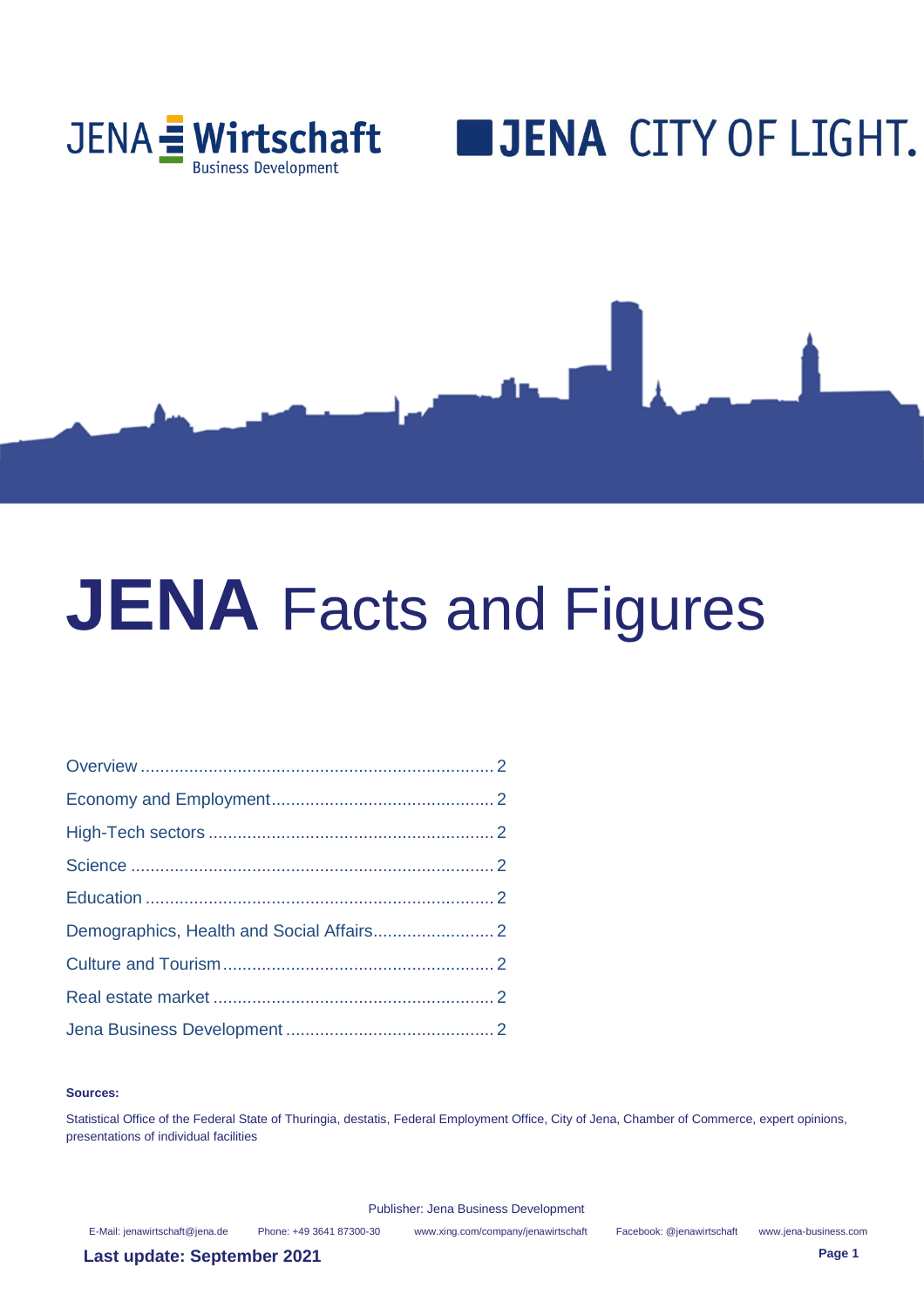



## **Overview**

| 5,083,000      | Gross domestic product in $T \in (2019)$                                                |
|----------------|-----------------------------------------------------------------------------------------|
| 110,731        | Inhabitants (December 2020)                                                             |
| 73,100         | Employees (2019)                                                                        |
| 58,277         | Employees subject to social security contributions (September 2020)                     |
| 22,610         | <b>Students (WS 2020/21)</b>                                                            |
| 11,446         | Area in ha                                                                              |
| 1846           | Founding year of the Carl Zeiss company in Jena                                         |
| 1558           | Founding year of the Friedrich Schiller University                                      |
| 250            | Registered patents per 100,000 inhabitants (Ø Germany 59)                               |
| 71.4%          | Export quota manufacturing industries (more than 50 employees) in December 2020         |
| 36             | Number of manufacturing businesses (more than 50 employees; December 2020)              |
| 34.2%          | Share of employees with university degree (subject to social security contributions)    |
| 54.7%          | Share of employees with vocational degree (subject to social security contributions)    |
| 12             | Non-university research institutes                                                      |
| 5.8%           | Unemployment rate (August 2021)                                                         |
| $\overline{2}$ | Universities: Friedrich Schiller University and University of Applied Sciences EAH Jena |
| 1              | University hospital (the only one in Thuringia)                                         |

#### **Rankings**

- 2021: QUIS study: Jena has one of the highest future potentials in Germany with 10 out of 10 points
- 2020: Top 50 Start-UPS: Jena rang 10 among the start-up-metropols in germany
- 2020: Wirtschaftsmagazin Capital and Talent-Plattform: The city administration of Jena is one of the best trainers in Germany
- 2020: Focus Klinikliste 2021: University Hospital Jena ist one of the best hospitals in Germany and rank first in Thuringia.
- 2020: Glass Dollar: rooom AG reached rang 10 among the fastest growing startups in Germany.
- 2019: Focus Klinikliste 2020: University Hospital Jena ist one of the best hospitals in Germany and rank first in Thuringia.
- 2019: Kompetenzzentrums Frauen in Wissenschaft und Forschung (CEWS): University Jena offers the best equal opportunities for all genders in Germany (along with the universities in Bielfeld and Potsdam).

Publisher: Jena Business Development

E-Mail[: jenawirtschaft@jena.de](mailto:jenawirtschaft@jena.de) Phone: +49 3641 87300-30 [www.xing.com/company/jenawirtschaft](http://www.xing.com/company/jenawirtschaft) Facebook: @jenawirtschaft www.jena-business.com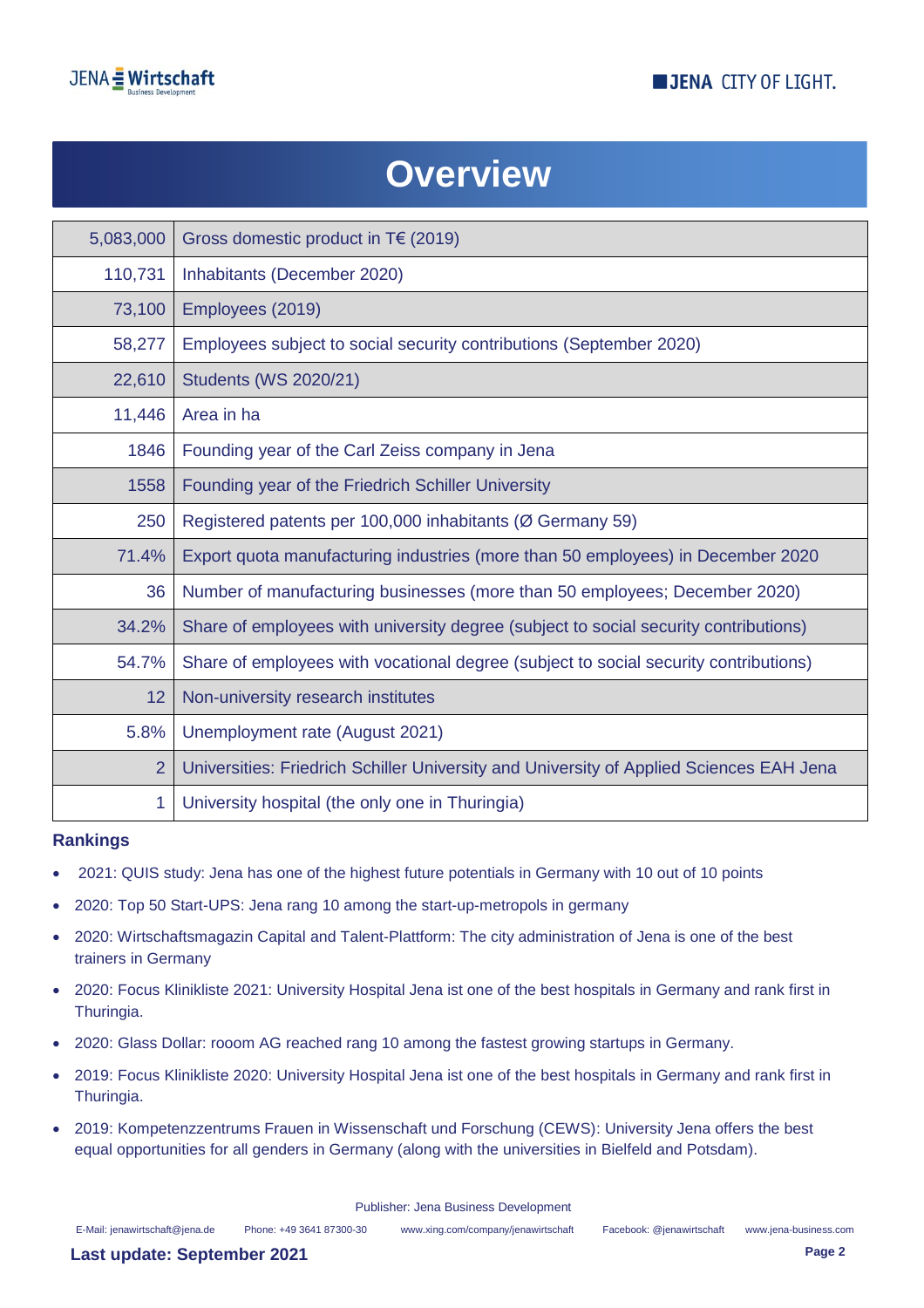

# **Economy and Employment**

Jena's economy is growing.

The manufacturing sector (C), knowledge-intensive business-related services (M) as well as the information and communication sector (J) are growing above average.

| <b>National Accounts</b>                                                                          | <b>Employees</b><br>(subject to social security contributions) |       |                         |          | <b>Gross Value Added</b><br>In Mill. Euro |          |         |
|---------------------------------------------------------------------------------------------------|----------------------------------------------------------------|-------|-------------------------|----------|-------------------------------------------|----------|---------|
|                                                                                                   | 2020                                                           |       | <b>GER</b><br>2014-2020 |          | 2018<br>2008-2018                         |          |         |
| <b>Overall</b>                                                                                    | 57,380                                                         | 100%  | 100%                    | $+4,386$ | 4,497                                     | $+1,669$ | $+59%$  |
| <b>Production</b>                                                                                 | 12,984                                                         | 22.6% | 28%                     | $+346$   | 1,277                                     | $+464$   | $+57%$  |
| Manufacturing                                                                                     | 10,125                                                         | 17.6% | 20%                     | $-140$   | 1.020                                     | $+370$   | $+57%$  |
| <b>Services sector</b>                                                                            | 44,396                                                         | 77.4% | 72%                     | $+4,040$ | 3,125                                     | $+1,207$ | $+60%$  |
| Retail, transport, hospitality                                                                    | 7,825                                                          | 13.6% | 22%                     | $+674$   | 537                                       | $+199$   | $+59%$  |
| Information and communication                                                                     | 2,603                                                          | 4.5%  | 4%                      | $+907$   |                                           |          |         |
| Financial and insurance services                                                                  | 738                                                            | 1.3%  | 3%                      | $-172$   |                                           |          |         |
| Real estate                                                                                       | 861                                                            | 1.5%  | 1%                      | $+289$   | 1,114                                     | $+434$   | $+64%$  |
| Freelance, scientific, technical services;<br>other economical services                           | 9,055                                                          | 15.8% | 12%                     | -89      |                                           |          |         |
| Public administration, defence, social<br>insurance; education; healthcare and social<br>services | 20,990                                                         | 36.6% | 25%                     | $+2,239$ | 1,568                                     | $+574$   | $+58%$  |
| Arts, entertainment and recreation, other<br>services, private households                         | 2,324                                                          | 4.0%  | 4%                      | $+192$   |                                           |          |         |
| Agriculture, forestry, fishery                                                                    |                                                                |       | 1%                      |          | $\Omega$                                  | $-3$     | $-100%$ |

| <b>Gross Domestic Product</b>                      | 2019   | 2008   | 2008-2019 |        |
|----------------------------------------------------|--------|--------|-----------|--------|
| In Mill. $\epsilon$                                | 5.083  | 3.146  | $+1.937$  | $+61%$ |
| <b>Employees</b>                                   | 73.100 | 61.700 | $+11.400$ | $+18%$ |
| Per employee in $\epsilon$ (=highest in Thuringia) | 69.414 | 51.005 | $+18.547$ | $+36%$ |
| Per employee in Germany in $\epsilon$              | 74.561 | 62.356 | $+12.205$ | $+20%$ |

| <b>Size of Businesses</b>    | 2019  | <b>Unemployment</b><br>Rate | September 2021<br>(Previous year in brackets) | 2020<br>(Previous year in brackets) |
|------------------------------|-------|-----------------------------|-----------------------------------------------|-------------------------------------|
| Micro businesses (<10 EMP)   | 3,048 | City of Jena                | $5,4\%$ (6,4%)                                | $5.8\%$ (5.2%)                      |
| Small businesses (<50 EMP)   | 425   | Thuringia                   | 5,2% (6,1%)                                   | $6.0\%$ $(5.3\%)$                   |
| Medium businesses (<250 EMP) | 121   | <b>East Germany</b>         | 7,4% (7,7%)                                   | $7.3\%$ (6.4%)                      |
| Large businesses (>250 EMP)  | 42    | <b>West Germany</b>         | 5,5% (5,8 %)                                  | $5.6\%$ (4.7%)                      |
| Total                        | 3,636 | Germany                     | 5,4% (6,2%)                                   | $5.9\%$ (5.0%)                      |

| <b>Organizations and Chambers</b>                                |                                                    |                                                            |
|------------------------------------------------------------------|----------------------------------------------------|------------------------------------------------------------|
| <b>Chamber of Industry and</b><br><b>Commerce East Thuringia</b> | <b>Chamber of Skilled Trades East</b><br>Thuringia | <b>District Craftsmen's</b><br><b>Association Jena-SHK</b> |
| 6,879 Tradesperson Jena (2021)                                   | 750 businesses in Jena (2021)                      | Service partner with 11<br>professional associations       |
|                                                                  |                                                    |                                                            |

| <b>Advocacy for Industry and Trade</b>         |                                |
|------------------------------------------------|--------------------------------|
| Interest Group Commercial Area Jena-South IGJS | Interest Group Jena-North e.V. |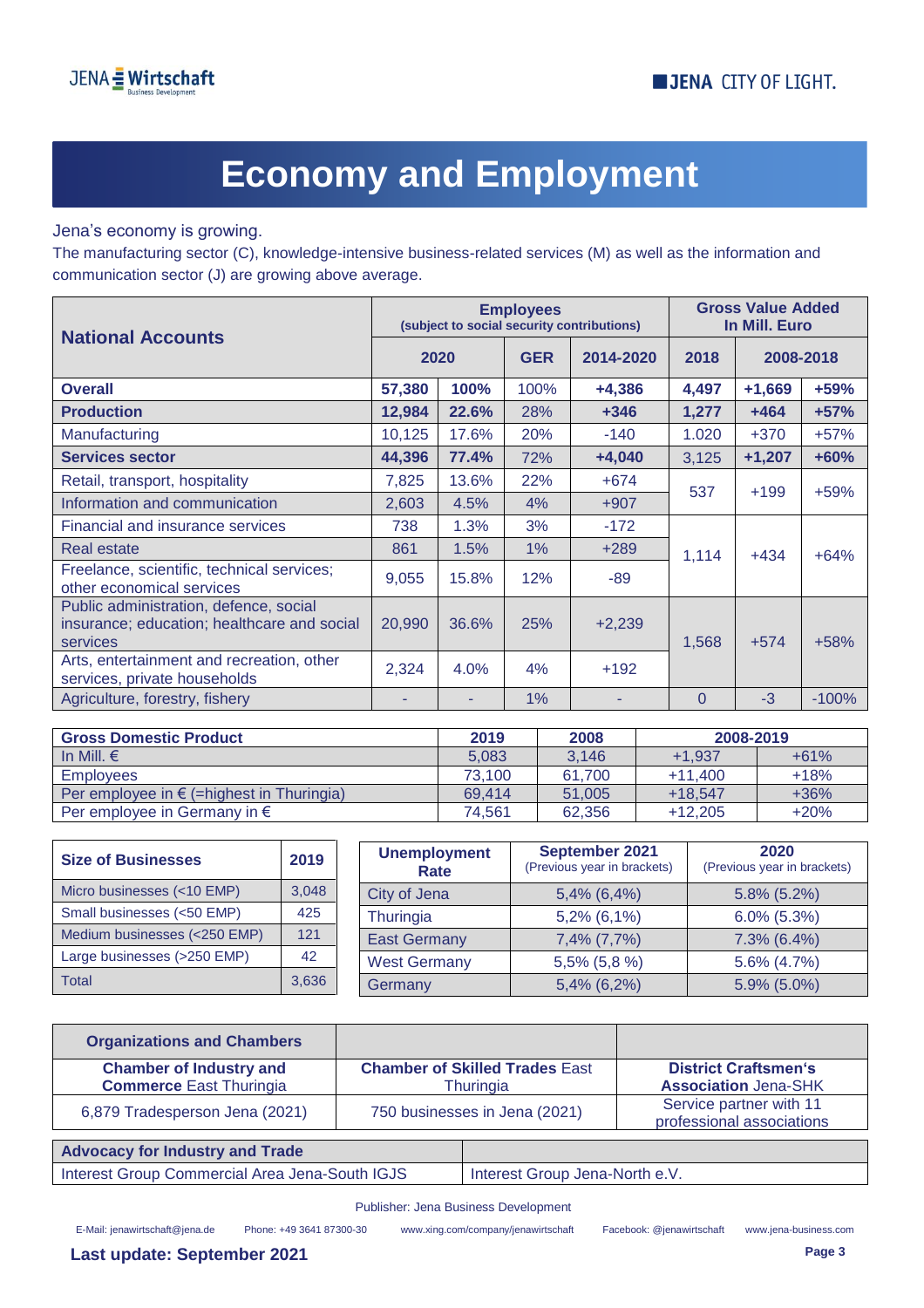

| High-tech industry (part of C)<br>In Jena 14% of all employees work in R & D-intensive manufacturing<br>companies (C). In Germany, about 8% of employees work in the high-tech<br>sector. This sector is in Jena, with approximately 7,890 employees, characterized<br>by the fields of optics & photonics, health technology and precision<br>engineering.<br><b>ZEISS</b> (> 2,000 employees,) JENOPTIK AG (locations Jena incl. Triptis, 1,700<br>employees) and <b>SCHOTT</b> (500 employees) are some of the most important<br>employers.<br>Knowledge-intensive services (J, K, M72, Q86, R90/91)<br>With 28% over all employees, knowledge-intensive services are far above of<br>the average in Jena (Ø Germany: 20%). Including 5% technology-intensive<br>service providers (research, M 72), 3.4% information and communication<br>technologies (digital economy) as well as services in the field of technology (M,<br>without M72) and finance (K). The health service with approx. 7,800 employees in<br>Jena is almost twice as strong as the German average.<br>Jena is a city of education (P)<br>With almost 5,000 or 9% of all employees, more than twice as many people are<br>employed in education and teaching (P) than in Germany ( $\varnothing$ D 4%).<br>These include employees at the two universities as well as at schools, vocational<br>schools and other educational institutions.<br>Energy, transport, construction, crafts and trade (D, E, F, H, G, crafts)<br>Crafts, construction, transport, supply and trade are high-performance areas of<br>Jena's corporate landscape. In 2017 more than 9,200 employees were subject to<br>SI, of which more than 5,100 worked in the craft sector.<br>One of the most important and largest employers is Stadtwerke Jena with more<br>than 1,700 employees.<br>Public Administration, Defense; social insurance (O)<br>With about 3,300 employees in the city of Jena and the resident of federal and<br>regional offices, the proportion of employees in this sector in Jena is at the same | 14%<br>28%<br>9%<br>17%<br>6%                                                 | 11%<br>20%<br>4%<br>26%<br>6%<br>7%<br>4% | Average of employees |
|-----------------------------------------------------------------------------------------------------------------------------------------------------------------------------------------------------------------------------------------------------------------------------------------------------------------------------------------------------------------------------------------------------------------------------------------------------------------------------------------------------------------------------------------------------------------------------------------------------------------------------------------------------------------------------------------------------------------------------------------------------------------------------------------------------------------------------------------------------------------------------------------------------------------------------------------------------------------------------------------------------------------------------------------------------------------------------------------------------------------------------------------------------------------------------------------------------------------------------------------------------------------------------------------------------------------------------------------------------------------------------------------------------------------------------------------------------------------------------------------------------------------------------------------------------------------------------------------------------------------------------------------------------------------------------------------------------------------------------------------------------------------------------------------------------------------------------------------------------------------------------------------------------------------------------------------------------------------------------------------------------------------------------------------------------------------------------|-------------------------------------------------------------------------------|-------------------------------------------|----------------------|
|                                                                                                                                                                                                                                                                                                                                                                                                                                                                                                                                                                                                                                                                                                                                                                                                                                                                                                                                                                                                                                                                                                                                                                                                                                                                                                                                                                                                                                                                                                                                                                                                                                                                                                                                                                                                                                                                                                                                                                                                                                                                             |                                                                               |                                           |                      |
|                                                                                                                                                                                                                                                                                                                                                                                                                                                                                                                                                                                                                                                                                                                                                                                                                                                                                                                                                                                                                                                                                                                                                                                                                                                                                                                                                                                                                                                                                                                                                                                                                                                                                                                                                                                                                                                                                                                                                                                                                                                                             |                                                                               |                                           |                      |
|                                                                                                                                                                                                                                                                                                                                                                                                                                                                                                                                                                                                                                                                                                                                                                                                                                                                                                                                                                                                                                                                                                                                                                                                                                                                                                                                                                                                                                                                                                                                                                                                                                                                                                                                                                                                                                                                                                                                                                                                                                                                             |                                                                               |                                           |                      |
|                                                                                                                                                                                                                                                                                                                                                                                                                                                                                                                                                                                                                                                                                                                                                                                                                                                                                                                                                                                                                                                                                                                                                                                                                                                                                                                                                                                                                                                                                                                                                                                                                                                                                                                                                                                                                                                                                                                                                                                                                                                                             |                                                                               |                                           |                      |
|                                                                                                                                                                                                                                                                                                                                                                                                                                                                                                                                                                                                                                                                                                                                                                                                                                                                                                                                                                                                                                                                                                                                                                                                                                                                                                                                                                                                                                                                                                                                                                                                                                                                                                                                                                                                                                                                                                                                                                                                                                                                             |                                                                               |                                           |                      |
|                                                                                                                                                                                                                                                                                                                                                                                                                                                                                                                                                                                                                                                                                                                                                                                                                                                                                                                                                                                                                                                                                                                                                                                                                                                                                                                                                                                                                                                                                                                                                                                                                                                                                                                                                                                                                                                                                                                                                                                                                                                                             |                                                                               |                                           |                      |
|                                                                                                                                                                                                                                                                                                                                                                                                                                                                                                                                                                                                                                                                                                                                                                                                                                                                                                                                                                                                                                                                                                                                                                                                                                                                                                                                                                                                                                                                                                                                                                                                                                                                                                                                                                                                                                                                                                                                                                                                                                                                             |                                                                               |                                           |                      |
|                                                                                                                                                                                                                                                                                                                                                                                                                                                                                                                                                                                                                                                                                                                                                                                                                                                                                                                                                                                                                                                                                                                                                                                                                                                                                                                                                                                                                                                                                                                                                                                                                                                                                                                                                                                                                                                                                                                                                                                                                                                                             |                                                                               |                                           |                      |
|                                                                                                                                                                                                                                                                                                                                                                                                                                                                                                                                                                                                                                                                                                                                                                                                                                                                                                                                                                                                                                                                                                                                                                                                                                                                                                                                                                                                                                                                                                                                                                                                                                                                                                                                                                                                                                                                                                                                                                                                                                                                             | 6%                                                                            |                                           |                      |
|                                                                                                                                                                                                                                                                                                                                                                                                                                                                                                                                                                                                                                                                                                                                                                                                                                                                                                                                                                                                                                                                                                                                                                                                                                                                                                                                                                                                                                                                                                                                                                                                                                                                                                                                                                                                                                                                                                                                                                                                                                                                             | 3%                                                                            |                                           |                      |
|                                                                                                                                                                                                                                                                                                                                                                                                                                                                                                                                                                                                                                                                                                                                                                                                                                                                                                                                                                                                                                                                                                                                                                                                                                                                                                                                                                                                                                                                                                                                                                                                                                                                                                                                                                                                                                                                                                                                                                                                                                                                             | 17%                                                                           | 22%                                       |                      |
|                                                                                                                                                                                                                                                                                                                                                                                                                                                                                                                                                                                                                                                                                                                                                                                                                                                                                                                                                                                                                                                                                                                                                                                                                                                                                                                                                                                                                                                                                                                                                                                                                                                                                                                                                                                                                                                                                                                                                                                                                                                                             |                                                                               |                                           |                      |
|                                                                                                                                                                                                                                                                                                                                                                                                                                                                                                                                                                                                                                                                                                                                                                                                                                                                                                                                                                                                                                                                                                                                                                                                                                                                                                                                                                                                                                                                                                                                                                                                                                                                                                                                                                                                                                                                                                                                                                                                                                                                             | Jena                                                                          | Germany                                   |                      |
| level as the German average.                                                                                                                                                                                                                                                                                                                                                                                                                                                                                                                                                                                                                                                                                                                                                                                                                                                                                                                                                                                                                                                                                                                                                                                                                                                                                                                                                                                                                                                                                                                                                                                                                                                                                                                                                                                                                                                                                                                                                                                                                                                | High-tech industry<br>Knowledge-intensive services                            |                                           |                      |
| Social welfare (Q87/88)                                                                                                                                                                                                                                                                                                                                                                                                                                                                                                                                                                                                                                                                                                                                                                                                                                                                                                                                                                                                                                                                                                                                                                                                                                                                                                                                                                                                                                                                                                                                                                                                                                                                                                                                                                                                                                                                                                                                                                                                                                                     | <b>Education</b>                                                              |                                           |                      |
| In Jena, about 7% of all employees work in social services (including home<br>care), which corresponds to about 4,050 persons.                                                                                                                                                                                                                                                                                                                                                                                                                                                                                                                                                                                                                                                                                                                                                                                                                                                                                                                                                                                                                                                                                                                                                                                                                                                                                                                                                                                                                                                                                                                                                                                                                                                                                                                                                                                                                                                                                                                                              | Energy, transport, construction,<br>crafts and trade<br>Public Administration |                                           |                      |
| Hospitality, entertainment, recreation and tourism (I, R (without 90/91))                                                                                                                                                                                                                                                                                                                                                                                                                                                                                                                                                                                                                                                                                                                                                                                                                                                                                                                                                                                                                                                                                                                                                                                                                                                                                                                                                                                                                                                                                                                                                                                                                                                                                                                                                                                                                                                                                                                                                                                                   |                                                                               |                                           |                      |
| The Hospitality and Tourism Sector in Jena has around 1,800 employees in<br>hotels, restaurants and the leisure sector.                                                                                                                                                                                                                                                                                                                                                                                                                                                                                                                                                                                                                                                                                                                                                                                                                                                                                                                                                                                                                                                                                                                                                                                                                                                                                                                                                                                                                                                                                                                                                                                                                                                                                                                                                                                                                                                                                                                                                     | ■ Social welfare                                                              |                                           |                      |
| Others (A, B, L, N, S, T, U, not R&D intensiv C)<br>Others                                                                                                                                                                                                                                                                                                                                                                                                                                                                                                                                                                                                                                                                                                                                                                                                                                                                                                                                                                                                                                                                                                                                                                                                                                                                                                                                                                                                                                                                                                                                                                                                                                                                                                                                                                                                                                                                                                                                                                                                                  | Hospitality, entertainment,                                                   | recreation and tourism                    |                      |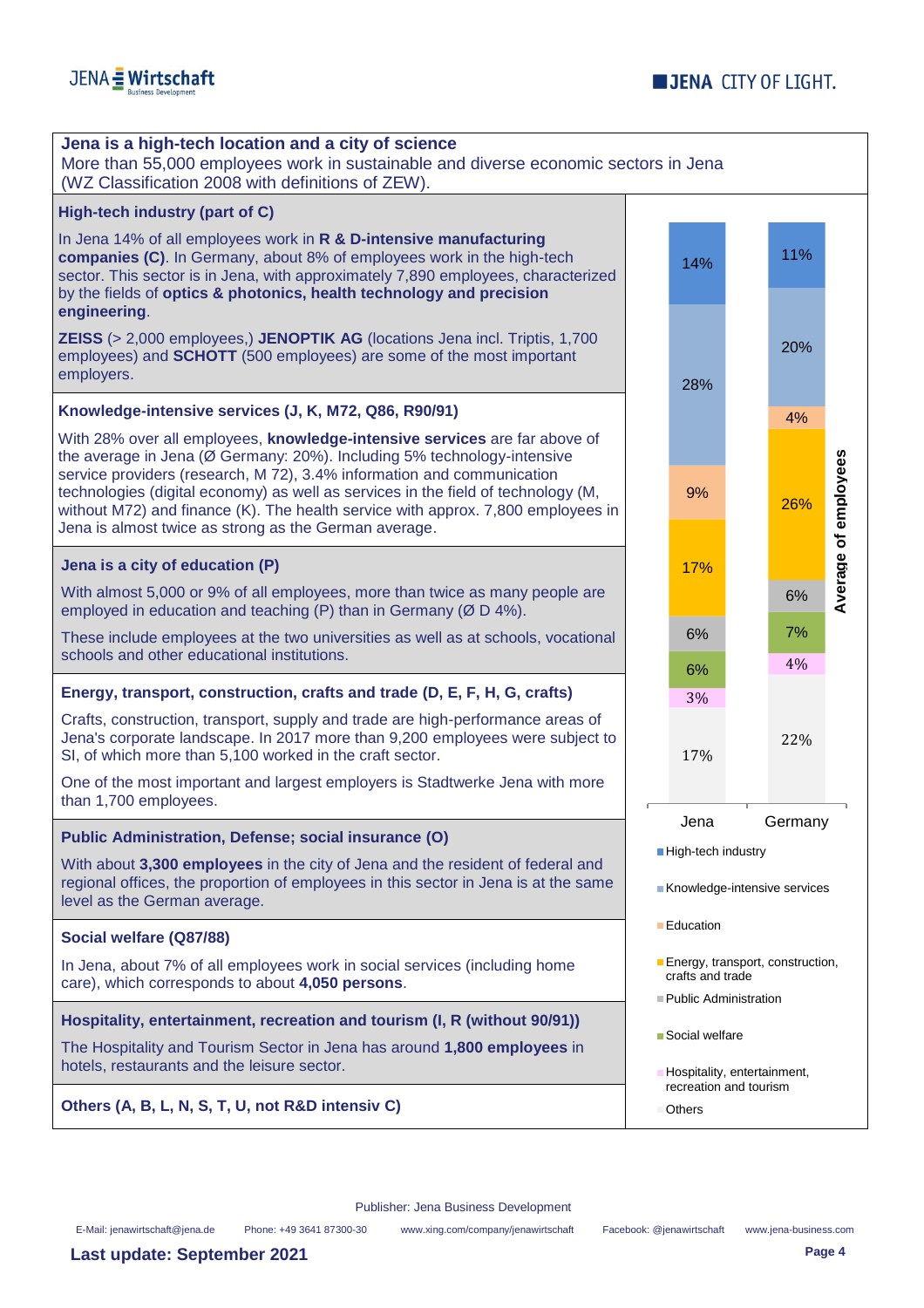

## **High-Tech sectors**

Jena is international known for its strong High-Tech sectors in business and science. Research and development make it possible to work in these sectors on forward-looking technologies, innovative products and services for growing global markets.



| <b>Industry Networks in Jena</b>                                                                                                                            | <b>Defining Companies</b>                                              |
|-------------------------------------------------------------------------------------------------------------------------------------------------------------|------------------------------------------------------------------------|
| OptoNet e.V. (Optics and Photonics)                                                                                                                         | ZEISS e.g. Carl Zeiss Meditec AG (Medical                              |
| medways e.V. (Health Technologies, Medical Technology)                                                                                                      | Technology, Ophthalmology), Microscopy,<br><b>Optics and Mechanics</b> |
| Initiative Innenstadt e.V. (Handel)                                                                                                                         | <b>JENOPTIK AG</b>                                                     |
| Jena-Digital (digital business)                                                                                                                             | <b>SCHOTT</b> in Jena                                                  |
| Jenaer Allianz für Fachkräfte                                                                                                                               | Analytik Jena AG                                                       |
| MNT Mikro-Nanotechnologie Thüringen e.V.                                                                                                                    | <b>Intershop AG</b>                                                    |
| Precision from Jena, BVMW (Precision Engineering)                                                                                                           |                                                                        |
| SpectroNet e.V. (Optics and Photonics, Image Processing)                                                                                                    |                                                                        |
| District Craftsmen's Association Jena-SHK (e.g. Precision<br>Engineering)                                                                                   |                                                                        |
| <b>Innovations</b>                                                                                                                                          | <b>Technology &amp; Start-up Centers</b>                               |
| Registered patents per 100,000 inhabitants (Ø Germany 59), round                                                                                            | Technology & Innovation Park Jena                                      |
| 50% of all patents in Thuringia.                                                                                                                            | <b>BioCentiv GmbH (Bioinstruments)</b>                                 |
| The Federal President's Award for Technology and Innovation 2013<br>and 2007 for Fraunhofer Institute for Applied Optics and Precision<br>Engineering, Jena |                                                                        |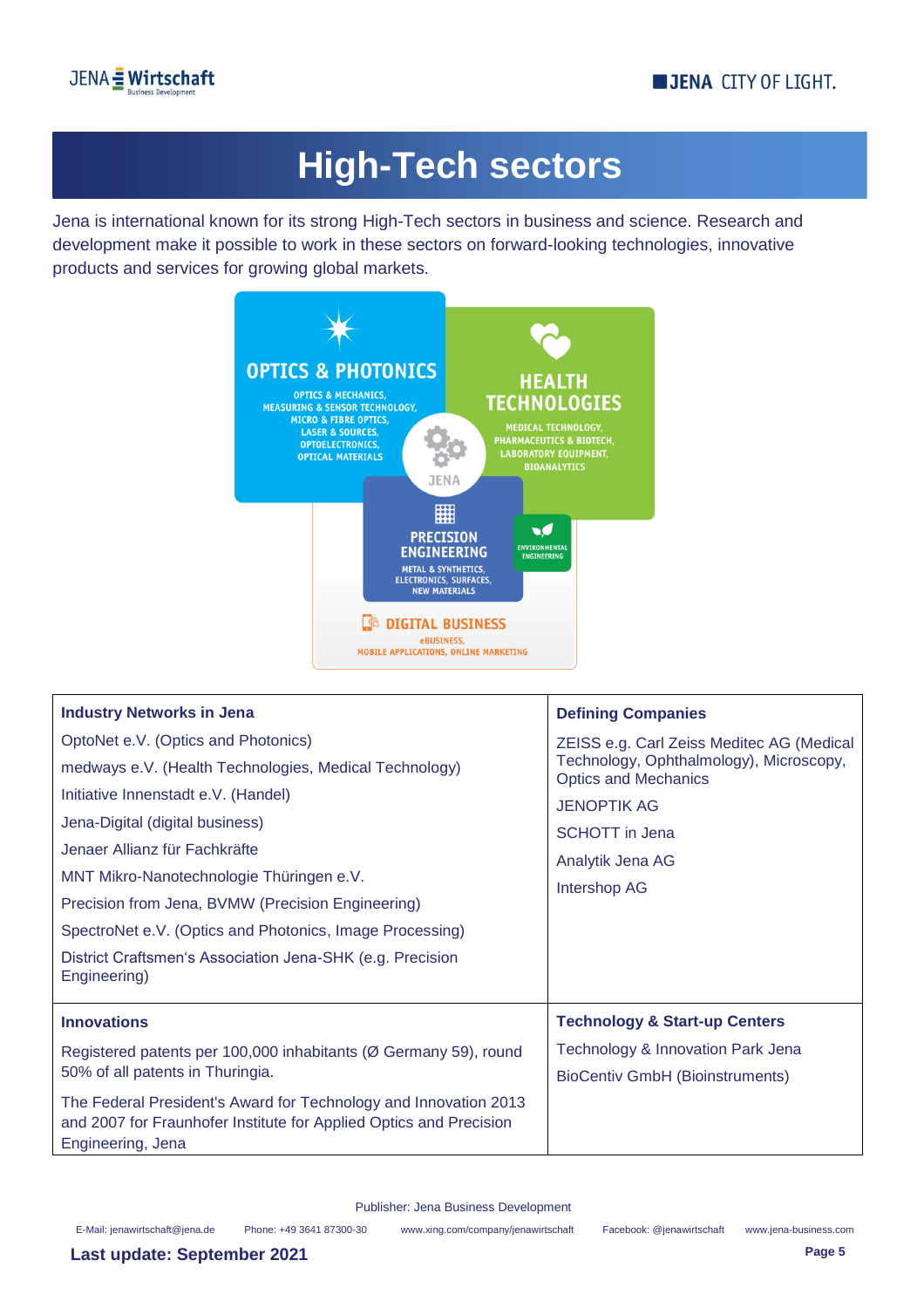

### **JENA CITY OF LIGHT.**

### **Science**



are researching at the two universities and 12 non-university research institutes. Of those, 3,500 scientists are working at the Friedrich Schiller University.

**Light Life Liberty** Slogan of the Friedrich Schiller University (www.unijena.de/exzellenz/start.html)

**Main research**: www.jenascience.com

**Medical Research** at University Hospital Jena

**Beutenberg-Campus Jena e.V.**  [www.beutenberg.de/en](http://www.beutenberg.de/en)



INFORMATION TECHNOLOGY

| <b>Institutes</b>                                                    | <b>Cluster (selection)</b>   |
|----------------------------------------------------------------------|------------------------------|
| Max Planck Institute for Chemical Ecology                            | Abbe Center of Photo         |
| www.ice.mpg.de                                                       | www.acp.uni-jena.de          |
| Max Planck Institute for Biogeochemistry                             | Center for Energy and        |
| www.shh.mpg.de/en                                                    | www.schubert-group.o         |
| Max Planck Institute for the Science of Human History                | <b>Center for Systems Bi</b> |
| www.econ.mpg.de                                                      | www.sysbio.hki-jena.c        |
| Leibniz Institute for Natural Product Research and Infection Biology | InfectControl 2020           |
| Hans Knöll Institut, www.hki-jena.de                                 | www.infectcontrol.de         |
| Leibniz Institute for Photonic Technology (IPHT)                     | <b>InfectoGnostics Resea</b> |
| www.ipht-jena.de                                                     | www.infectognostics.c        |
| Leibniz Institute on Aging - Fritz Lipmann Institute (FLI)           | Jena Centre for Syste        |
| www.fli-leibniz.de                                                   | www.jenage.de                |
| Fraunhofer Institute for Applied Optics and Mechanical Engineering   | Center for Innovation        |
| Jena (IOF), www.iof.fraunhofer.de                                    | www.septomics.de             |
| Helmholtz Institute Jena                                             | <b>Center of Medical Opt</b> |
| www.hi-jena.de                                                       | www.zemop.uni-jena.          |
| <b>INNOVENT Technology Development Jena e.V.</b>                     | <b>Research Alliance 3D</b>  |
| www.innovent-jena.de                                                 | www.3d-sensation.de          |
| Guenter Koehler Institute of Joining Technology and Materials        | Jena School for Micro        |
| Testing GmbH, www.ifw-jena.de                                        | www.jsmc.uni-jena.de         |
| <b>Federal Research Institute for Animal Health</b>                  | Leibniz-Center for pho       |
| www.fli.bund.de                                                      | http://www.leibniz-hea       |
| <b>DLR-Institute for Data Sciences</b><br>www.dlr.de/dw/             |                              |

| <b>Cluster (selection)</b>                                                                       |
|--------------------------------------------------------------------------------------------------|
| Abbe Center of Photonics / Abbe School of Photonics<br>www.acp.uni-jena.de / www.asp.uni-jena.de |
| Center for Energy and Environmental Chemistry<br>www.schubert-group.com                          |
| Center for Systems Biology of Infections<br>www.sysbio.hki-jena.de                               |
| InfectControl 2020<br>www.infectcontrol.de                                                       |
| InfectoGnostics Research Campus Jena<br>www.infectognostics.de                                   |
| Jena Centre for Systems Biology of Ageing<br>www.jenage.de                                       |
| Center for Innovation Competence (ZIK) SEPTOMICS<br>www.septomics.de                             |
| <b>Center of Medical Optics and Photonics</b><br>www.zemop.uni-jena.de                           |
| <b>Research Alliance 3D sensation</b><br>www.3d-sensation.de                                     |
| Jena School for Microbial Communication<br>www.jsmc.uni-jena.de                                  |
| Leibniz-Center for photonics in infection research<br>http://www.leibniz-healthtech.de/lpi/      |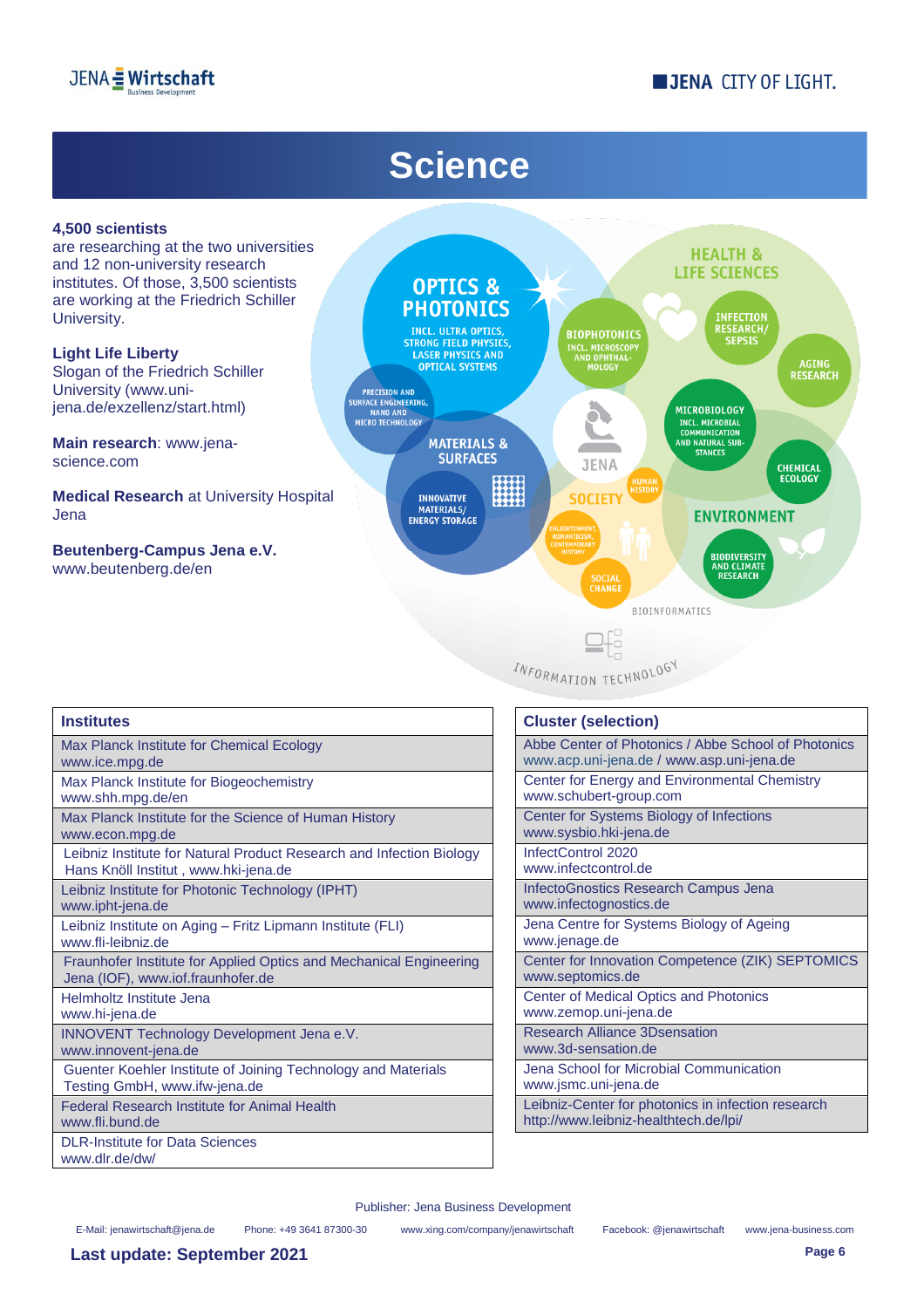## **Education**

#### **School System**

- Thuringia ranks on 3rd place in the "education monitoring" 2020
- Jena offers an attractive and diversified selection for schooling.
	- o 2 resource centres, 11 elementary schools, 13 comprehensive schools and community schools, 3 vocational schools, 6 secondary schools

|                             | <b>Students</b> | <b>Graduates</b>                          |
|-----------------------------|-----------------|-------------------------------------------|
| General-education schools   | 11,643(2020/21) | 899 (2019/20)                             |
| Incl. high-school graduates |                 | 494 (55%) of general-education<br>schools |

**Highest percentage of highly-qualified employees in Germany together with the city of Erlangen**

Approx. 34% of all employees in Jena (that are subject to social security contributions) have a university degree, German average in major cities 18%

#### **Vocational Training**

- 3,705 student in 6 vocational schools with 195 classes in the school year 2020/21
- 1,504 trainees (31.12.2018), 593 of them female trainees and 557 604 concluded training contracts in the 2018
- 1,120 students completed vocational training (2019/20)

#### **Universities**

| <b>Friedrich-Schiller-University Jena</b>                                                                                                                                              | <b>University of Applied Sciences EAH Jena</b>                                                         |
|----------------------------------------------------------------------------------------------------------------------------------------------------------------------------------------|--------------------------------------------------------------------------------------------------------|
| 18.048 Students (WS 2030/21)<br>Including foreigner 2,560; 14.2 per cent<br>Including study beginners 4,584                                                                            | 4,562 Students (WS 2020/21)<br>Including foreigner 967; 20 per cent<br>Including study beginners 1,183 |
| 374 Professors                                                                                                                                                                         | 124 Professors                                                                                         |
| <b>Graduates</b> 2019 (2,842)<br>Faculty of Social and Behavioural Sciences: 824<br>Faculty of Philosophy: 526<br><b>Faculty of Economics and Business Administration: 470</b>         | <b>Graduates</b> 2020 (640)<br>SciTec: 112<br>Economics: 104                                           |
| <b>Doctorates 2019 (507)</b><br>Faculty of Medicine: 231<br>Faculty of Biology and Pharmacy: 76<br>Faculty of Chemistry and Earth Sciences: 50<br>Faculty of Physics and Astronomy: 38 |                                                                                                        |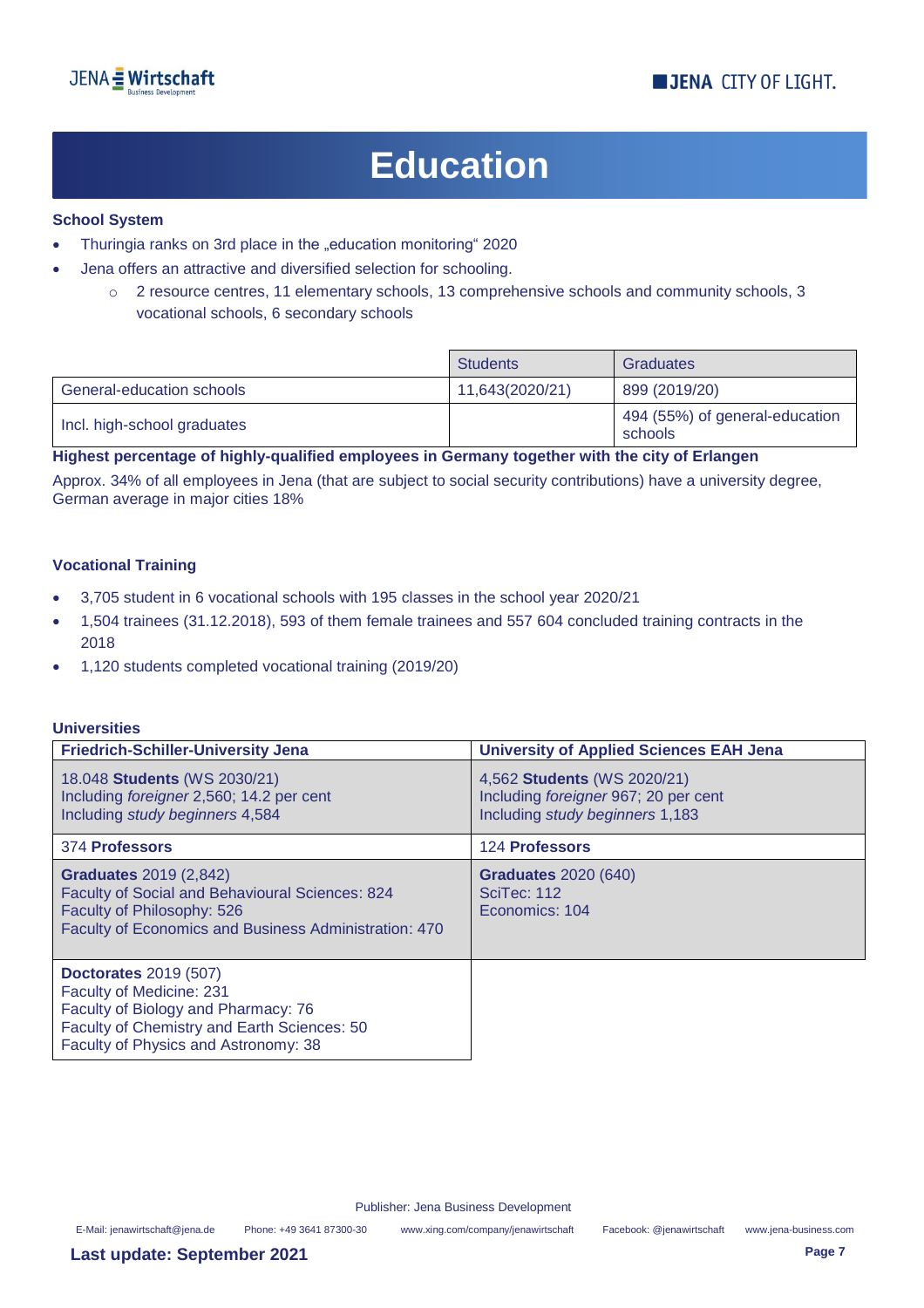## **Demographics, Health and Social Affairs**

#### **JENA on first place for birth rate in Thuringia**

With 9.7 births per 1,000 inhabitants Jena's birth rate lies above the German average of 9.4 (2020). Jena is the only city in Thuringia that grows not only through new residents but also due to the high birth rate (> higher than mortality rate) – since 2006.

#### **Population**

- 110.731 inhabitants in Jena (December 2020)
- Prognosis: 113,000 inhabitants in Jena in 2040, Jena's population is growing
- >600,000 inhabitants in Jena, Weimar and Erfurt (incl. Weimarer Land)

#### **Private households**

- Statistical private households: 70,000 (31th December 2019)
- Residences: 63,306 (31th December 2020)

#### **Healthcare**

- Population-to-physician-ratio 2019: Jena 81 (1st place in Thuringia), Thuringia 224. Germany 203
- Jena's University Hospital is the only one in Thuringia. Its 26 clinical centers and 25 institutes provide care for 300,000 in- and outpatients per year, as well as teaching for 2,400 students of medicine and dentistry. Scientists and physicians from more than 25 nations work both in the field of fundamental biomedical research and in patient-related clinical research.

#### **Childcare** (for more than 7 hours):

- Attendance quota for childcare 3 6 years old 100,8% Jena/ Ø Germany ca. 93%
- Attendance quota for childcare younger than 3 years: 96,0% Jena / Ø Germany: 33,6% (all figures 2018)
- 58% of the fathers took in 2014 parental leave (average Germany 34%)

#### **Jena's Alliance for Families**

- cooperating with 70 partners to further improve the family-friendly environment in Jena
- many of Jena's businesses offer family-friendly working conditions with flexible working hours, childcare options and more

### **Culture and Tourism**

**Number of visitors** at selected facilities in 2020:

Zeiss-Planetarium 71,522; Volksbad 8,472; Botanical Gardens 31,271; Philharmonics 10,116; Optical Museum 12,013; City Museum "Alte Göhre" 4,728; Phylogenetic Museum 7,427; Theatre 5,640

#### **Overnight stays** in 2020: 109,388 guests with 195,962 room nights

#### **Selected Events**

Kulturarena: 68,701 visitors (2019) Long night of the museums: about 3,000 visitors (2017) Long night of sciences: more than 9.500 visitors (2017)

Publisher: Jena Business Development

E-Mail[: jenawirtschaft@jena.de](mailto:jenawirtschaft@jena.de) Phone: +49 3641 87300-30 [www.xing.com/company/jenawirtschaft](http://www.xing.com/company/jenawirtschaft) Facebook: @jenawirtschaft www.jena-business.com

**Last update: September 2021 Page 8**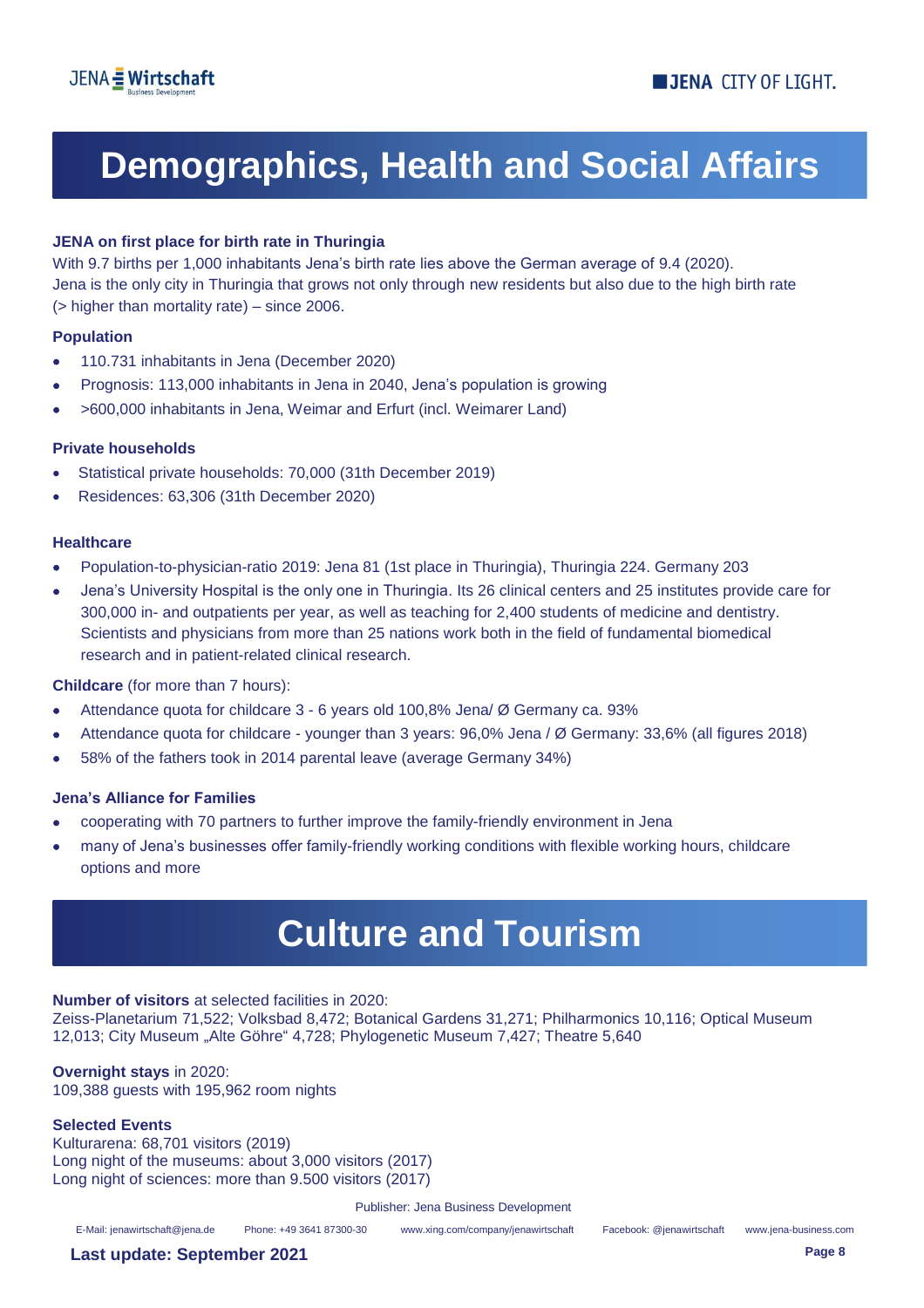

### **JENA CITY OF LIGHT.**

### **Real estate market**

#### **Taxes (2020)**

Trade tax: 450% Property tax A: 300% Property tax B: 495%

#### **Residential market (2018)**

| Housing stock                                                        | <b>Stock rent</b>                                                                                                                                      | <b>Construction completion</b>   |
|----------------------------------------------------------------------|--------------------------------------------------------------------------------------------------------------------------------------------------------|----------------------------------|
| 59.474 flats<br>ca. 1,100 flats with vacancy<br>(vacancy rate: 1.8%) | 5.76 €/m <sup>2</sup> (+0.06 €/m <sup>2</sup> compared to<br>2015<br>new contracts: 6.45 €/m <sup>2</sup><br>stock contracts:<br>5.73 €/m <sup>2</sup> | 533 flats (+39 compared to 2017) |

#### **Commercial area (2021)**

| Gross total<br>area | free commercial area                              |
|---------------------|---------------------------------------------------|
| 337 ha in more      | 275ha commercial space (net) (338 building sites) |
| than 20             | 268ha occupied area (325 building sites)          |
| commercial          | 1.9ha opted / reserved area (2 building lots)     |
| areas               | 7.7ha marketable area (11 building lots)          |

#### **Office market (2020)**

| <b>Existing</b><br>stock<br>$(MF-G)$                         | Vacancy                                                                                                                 | Transaction<br>volume                                 | <b>Rents</b>                                                                                                                                 | Space under<br>construction<br>and pipeline                                                                                                            | <b>Yields</b>                                                                                   |
|--------------------------------------------------------------|-------------------------------------------------------------------------------------------------------------------------|-------------------------------------------------------|----------------------------------------------------------------------------------------------------------------------------------------------|--------------------------------------------------------------------------------------------------------------------------------------------------------|-------------------------------------------------------------------------------------------------|
| 706,490 m <sup>2</sup><br>(2015)<br>662,820 m <sup>2</sup> ) | Vacancy<br>area:<br>12,670 m <sup>2</sup><br>(2015)<br>$25,030 \text{ m}^2$<br>Vacancy<br>rate: 1.8 %<br>$(2015:3.8\%)$ | 19,360 m <sup>2</sup><br>$(2015: 12,780 \text{ m}^2)$ | Average rent:<br>9.40 $\epsilon/m^2$<br>$(2015: 8.90 \text{€/m}^2)$<br>Prime rent:<br>17.30 €/m <sup>2</sup><br>$(2015: 12.10 \text{€/}m^2)$ | Space under<br>construction:<br>$24,030 \text{ m}^2$<br>$(17,860 \text{ m}^2)$<br>Pipeline:<br>74,300 m <sup>2</sup><br>(2015)<br>$25,030 \text{ m}^2$ | Gross prime yield:<br>$5.4\%$<br>$(2015: 6.5\%)$<br>Net prime yield:<br>4.9%<br>$(2015: 6.0\%)$ |

#### **Retail trade**

| <b>Retail centrality</b><br>(2020) | Retail sales (2020)      | Retention of purchasing<br>power (2013)       | Total sales area (2013)                                                                                   |
|------------------------------------|--------------------------|-----------------------------------------------|-----------------------------------------------------------------------------------------------------------|
| 107.2                              | 560,3 million $\epsilon$ | approx. 83%<br>$(439.2 \text{ million } \in)$ | $204,405$ m <sup>2</sup> (+26,293 m <sup>2</sup> since 2000)<br>50,450 m <sup>2</sup> located in downtown |

Publisher: Jena Business Development

E-Mail[: jenawirtschaft@jena.de](mailto:jenawirtschaft@jena.de) Phone: +49 3641 87300-30 [www.xing.com/company/jenawirtschaft](http://www.xing.com/company/jenawirtschaft) Facebook: @jenawirtschaft www.jena-business.com